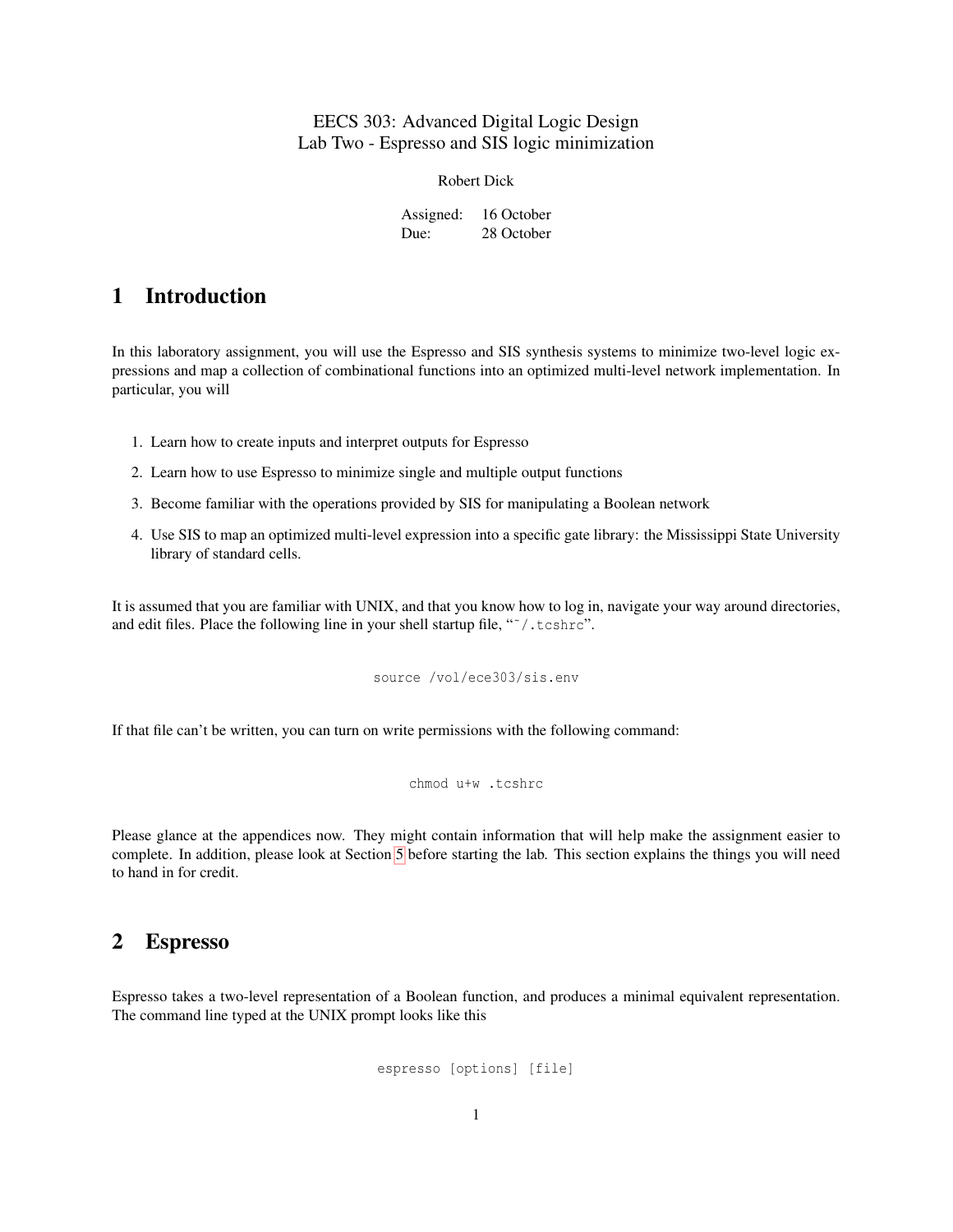Espresso reads the file provided (or the standard input if no file is specified), performs the minimization, and writes the minimized (but not necessarily minimal) result to standard output. If you want to keep the output, for example, to print it out for later reference, you should redirect it to a file, i.e.,

```
espresso [options] [file] > [output file]
```
Espresso allows many options. Most of these are for experts, and you need not understand them.

Input to Espresso can be specified with a truth table. For example, given the following expressions

 $sum = \overline{a}$  *ain*  $\overline{b}$ *in*  $\overline{c}$ *in* +  $\overline{a}$ *in*  $\overline{b}$ *in*  $\overline{c}$ *in*  $\overline{c}$ *in* +  $\overline{a}$ *inbincin*  $\dot{c}$ *cout* =  $\dot{a}$ *inbincin* +  $\overline{a}$ *inbincin* +  $\dot{a}$ *inbincin* +  $\dot{a}$ *inbincin* 

the corresponding Espresso input file would be

```
# number of input variables, e.g., ain, bin, cin
.i 3
# number of output functions, e.g., sum, cout
.o 2
# input variable names, separated by spaces
.ilb ain bin cin
# output function names, separated by spaces
.ob sum cout
# number of non-zero truth table entries
\cdot p 8
# truth table row ain=1, bin=1, cin=1: sum=1, cout=0
111 10
001 10
010 10
100 10
111 01
011 01
101 01
110 01
# end of table
.e
```
Note that there are some redundant truth table rows in this file (e.g., 111 is a term for *sum* as well as *cout*). Do not be concerned. These will be eliminated by Espresso. Note that there is a utility called Eqntott that converts the equation file

> sum = ain bin' cin + ain' bin cin' + ain bin' cin' + ain bin cin;  $\text{cout}$  = ain bin  $\text{cin'}$  + ain' bin  $\text{cin}$  + ain bin cin + ain bin'  $\text{cin}$ ;

into the PLA truth table file automatically. However, we will use truth table entry in this part of the lab. For many examples, especially if they are specified in truth table or minterm index form, it is easier to type the truth table file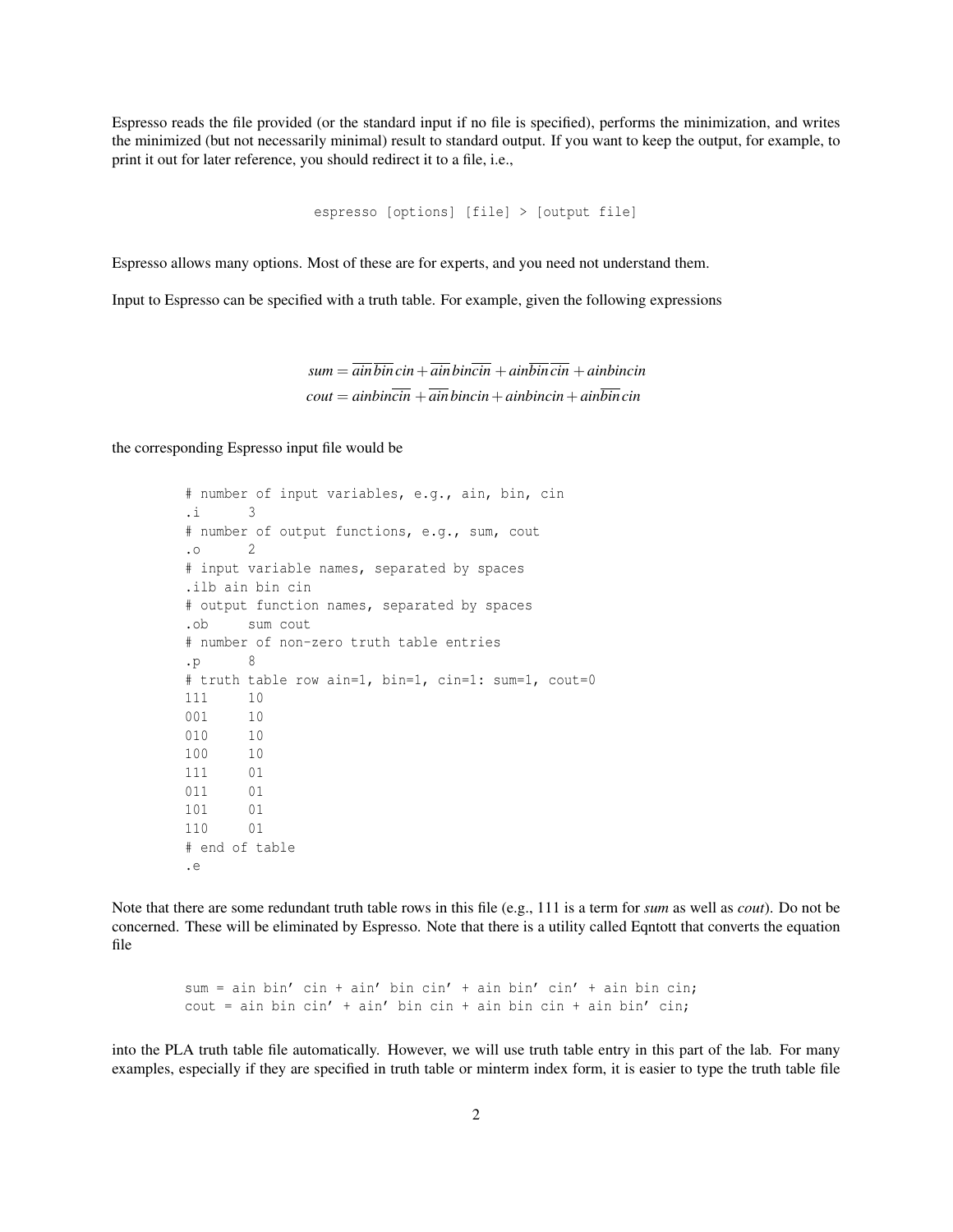directly rather than use Eqntott. Furthermore, the truth table file is the only way to express DON'T-CARE conditions. These are represented by placing a "-" in the truth table entry for the given input conditions and function.

Running Espresso on the above file will yield the following

.i 3 .o 2 .ilb ain bin cin .ob sum cout # number of unique reduced product terms .p 7 100 10 010 10 001 10 111 10  $# \text{ cout} = bc +$ -11 01  $#$  ac  $+$ 1-1 01 # ab 11- 01 .e

Note that I added a few comment lines to the output file to explain it. These lines won't be present in the output from Espresso. However, comment lines from the input file will be included in the output. A "-" in the truth table index part means that the particular input variable does not participate in that reduced product term. A function's reduced sum of products description is the OR of all product terms which have a 1 in the output column for that function. Espresso could not find a reduced expression for *sum*, but did eliminate a term and some literals from the expression for *cout*.

### 2.1 Espresso experiments

Let us begin with a simple 3-variable function

$$
F(A, B, C) = \sum_{m} (3, 4, 5, 6, 7)
$$

First, fill in the K-map on the summary sheet, and determine the reduced two-level implementation by hand. Using the input format as described above, prepare an input file describing the function. Run Espresso and examine the output truth table it produces. How does the result compare with your hand determined result?

Espresso uses the SOP form internally. However, you can request that it produce a POS output using the "-epos" flag. Type

espresso --help

to get a summary of Espresso's commands.

Repeat the process of finding the minimum sum of products form with the following three four-variable functions: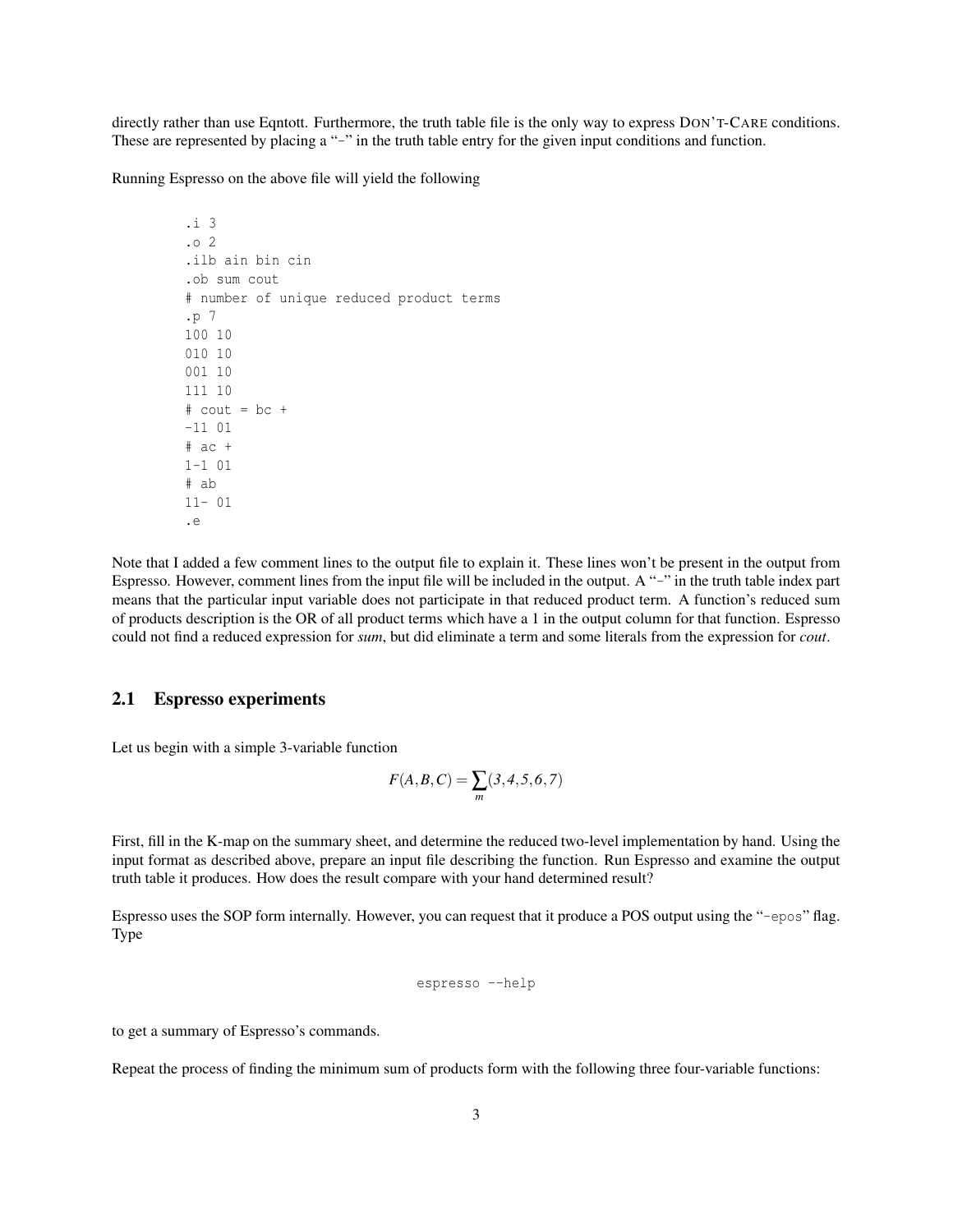$$
F(A, B, C) = \sum_{m} (0, 4, 6, 7)
$$

$$
F(A, B, C, D) = \sum_{m} (0, 2, 3, 5, 6, 7, 8, 10, 11, 14, 15)
$$

Now enter the truth table for a two-bit binary adder. Read Chapter 5, Section 2 of the book by Mano and Kime. You'll find a truth table for a (one-bit) full adder on page 204. Derive the truth table for a two-bit adder, described as follows:

| a                                | b              | S                             |  |
|----------------------------------|----------------|-------------------------------|--|
| $\overline{0}$                   | $\overline{0}$ | $\overline{0}$                |  |
| $\overline{0}$                   | 1              | $\mathbf{1}$                  |  |
| $\boldsymbol{0}$                 | $\overline{c}$ | $\overline{c}$                |  |
| $\overline{0}$                   | 3              | 3                             |  |
| 1                                | $\overline{0}$ | 1                             |  |
| $\mathbf{1}$                     | 1              | $\overline{c}$                |  |
| 1                                | $\overline{c}$ | 3                             |  |
| $\mathbf{1}$                     | 3              | 4                             |  |
| $\overline{c}$                   | $\overline{0}$ | $\overline{c}$                |  |
| $\overline{c}$<br>$\overline{c}$ | 1              | 3<br>$\overline{\mathcal{L}}$ |  |
|                                  | $\overline{c}$ |                               |  |
| $\overline{c}$                   | 3              | 5                             |  |
| 3                                | $\overline{0}$ | 3                             |  |
| 3                                | $\mathbf{1}$   | 4                             |  |
| 3                                | $\overline{c}$ | 5                             |  |
| 3                                | 3              | 6                             |  |

*a* and *b* are both two-bit numbers, composed of  $a_1$ ,  $a_0$ ,  $b_1$ , and  $b_0$ . The sum, *s*, is a three-bit number composed of  $s_2$ ,  $s_1$ , and *s0*. Derive minimized equations for the sum bits using K-maps. Repeat the process using Espresso. How does Espresso's solution compare with yours? If they are not exactly the same, it may not be because you made a mistake, but rather that Espresso found an alternate cover. If they are different, is the complexity of the covers the same, that is, do both solutions use the same number of product terms and literals?

Let us look at an example that contains DON'T-CARE conditions. Take the truth table for the priority encoder, given on Page 154 of Mano and Kime. Generate the minimized two level functions using Espresso. Did you obtain the same results as shown on page 155? If not, can you explain the differences?

### 3 SIS tutorial

This laboratory will be partially tutorial in nature. SIS is a sequential logic synthesis package developed at UC Berkeley in the early 1990s. After introducing the basic commands supported by SIS, we will use them to obtain a multi-level solution for the (one-bit) full adder circuit from Mano and Kime. Then it will be up to you to use SIS to obtain good multi-level implementations using the commands provided by SIS. Note that SIS contains the optimization techniques in MIS-II, a version of the MIS package mentioned in class. In this lab, we will use SIS for multilevel combinational optimization.

The command line typed at the UNIX prompt looks like the following: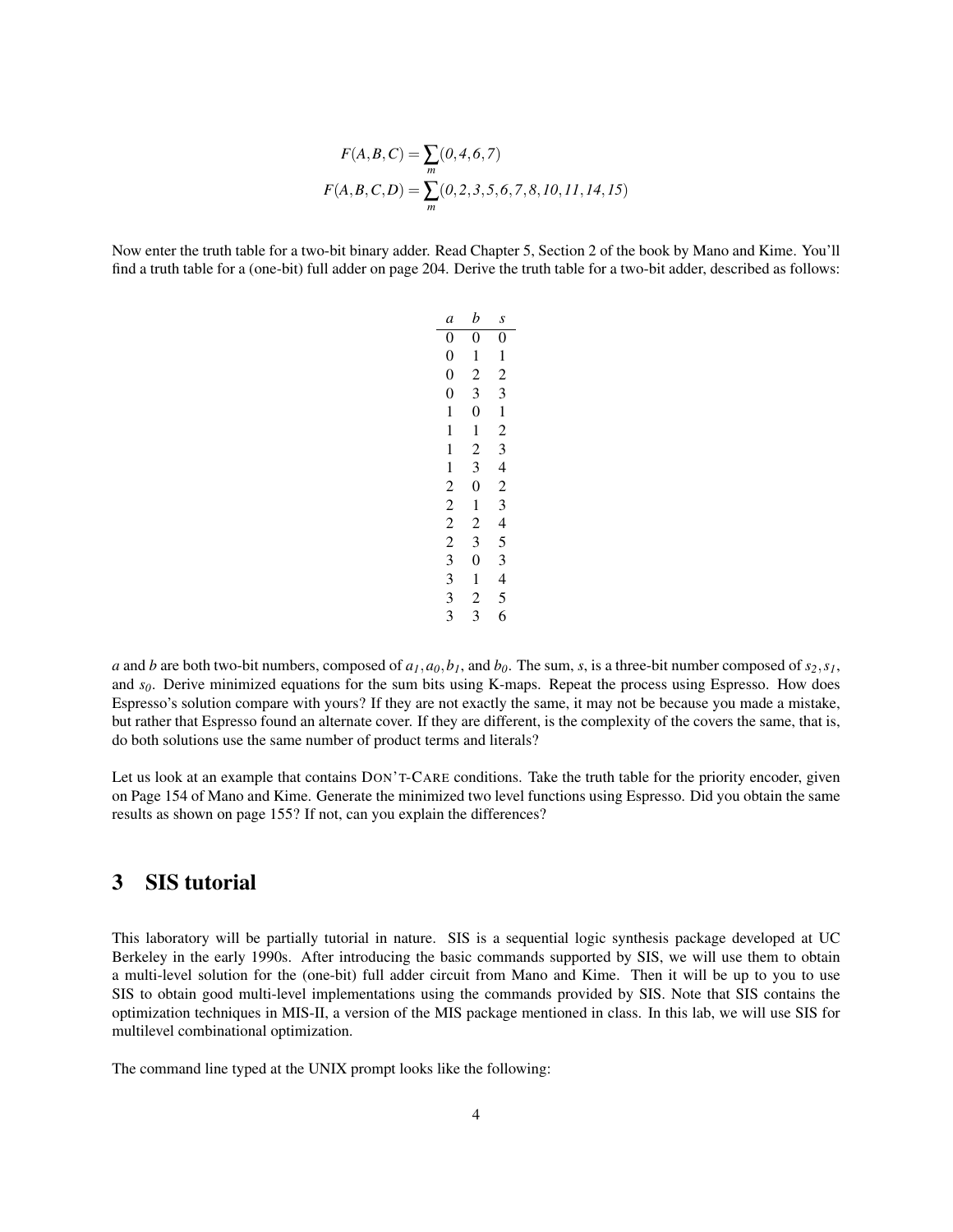sis

We will use SIS in interactive mode. It can also be used in batch mode.. In response to that SIS will give a prompt:

While SIS can read in inputs of circuits in various forms, truth tables, equations. The truth table form is the only way to make SIS aware of don't care conditions. These are represented by placing a "-" in the truth table entry for the given input conditions and function.

sis>

SIS provides numerous methods of reading in, manipulating, and printing a collection of Boolean functions. At this point, you need only understand a subset of these options to use SIS to good effect. You can get a list of commands by typing

sis> help

For detailed instructions on a specific command type

sis> help [command]

For example,

sis> help read\_pla

Here is a list of some of the command full names, and brief descriptions.

| Full command name                                     | <b>Brief</b> description                                                                                                                                                                               |
|-------------------------------------------------------|--------------------------------------------------------------------------------------------------------------------------------------------------------------------------------------------------------|
| help                                                  | SIS on-line help                                                                                                                                                                                       |
| read_eqn                                              | read equations from a file                                                                                                                                                                             |
| read_library                                          | read a gate library                                                                                                                                                                                    |
| write_eqn                                             | write equations to a file.                                                                                                                                                                             |
| source                                                | execute commands from a file                                                                                                                                                                           |
| print<br>print_factor<br>print_gate<br>print_gate -s  | print sum-of-products<br>print factored form of a node<br>print gate information for a node<br>print gate usage summary with area                                                                      |
| sweep<br>map<br>full_simplify -m nocomp $*$<br>decomp | eliminate single-input and constant nodes<br>map the current network onto the gates of a library<br>perform Espresso minimization of all nodes<br>decompose all nodes by making new nodes for divisors |

Exit SIS.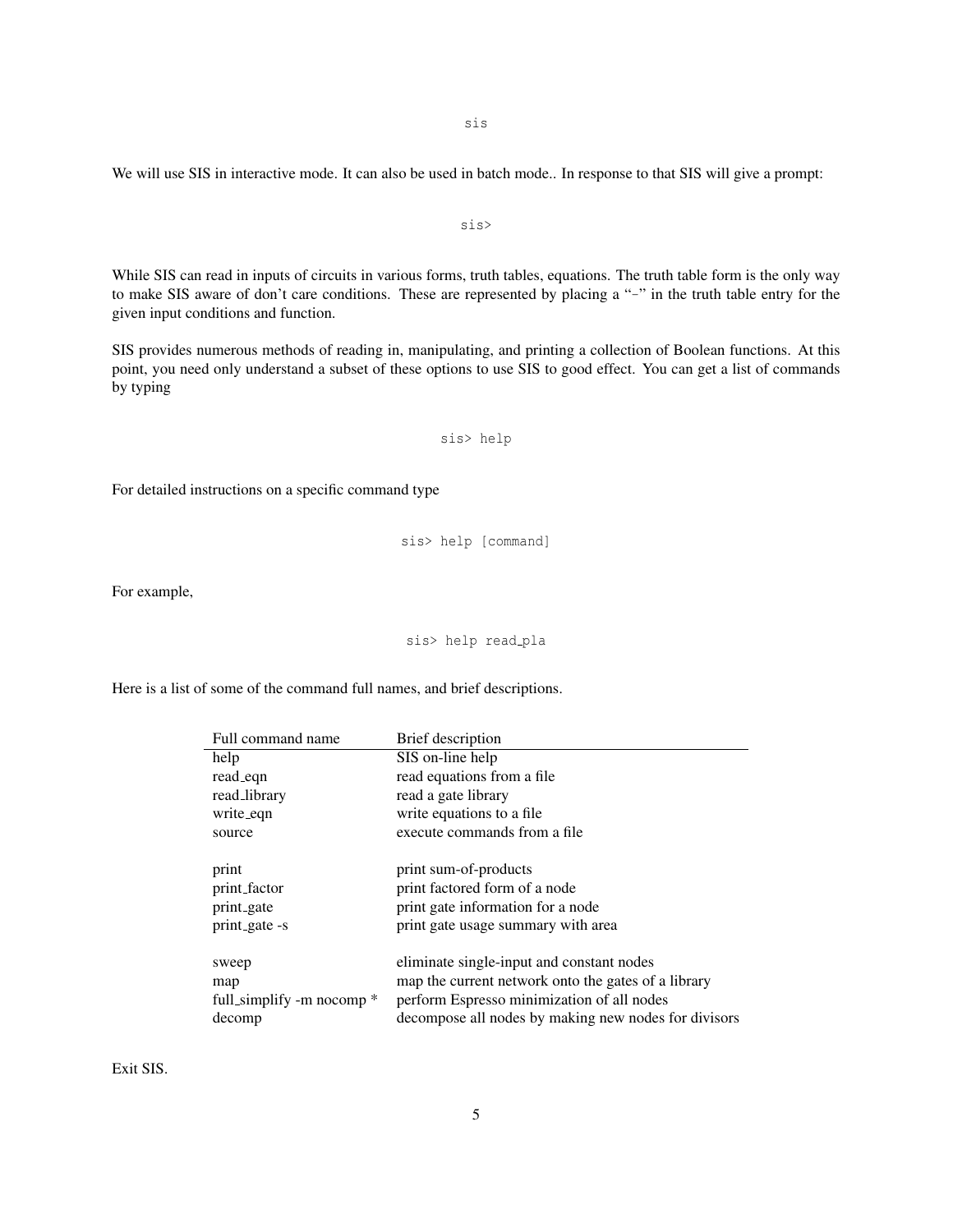sis> exit

We will run through the multi-level optimization of the full adder. It is a good idea to create your own input file and follow this example step by step by typing the same commands at the keyboard.

First, we will create an equation file for the full adder in the format expected by the Eqntott program. Eqntott can be used to convert from equations to truth tables for use in Espresso. However, SIS can read in equation files directly. We will create a Unix file named "full-adder.eqn". Inside the file we type two lines as follows:

> cout =  $a * b * ci + a * b * ci' + a * b' * ci + a' * b * ci;$ sum =  $a * b * ci + a * b' * ci' + a' * b * ci' + a' * b' * ci;$

We can also omit the "\*" sign and type this as

 $\text{cout} = \text{a} \cdot \text{b} \cdot \text{c} \text{i} + \text{a} \cdot \text{b} \cdot \text{c} \text{i} + \text{a} \cdot \text{c} \text{i} + \text{a} \cdot \text{c} \text{i}$ ; sum = a b ci + a b' ci' + a' b ci' + a' b' ci ;

However, be sure not to omit the spaces between the ANDed variables. Without them, SIS would treat *abc* as a single multi-character variable name instead of a product.

Save the file and exit your text editor. In the Eqntott input file, equations lines have the following format:

```
[signal] = [expr];
```
You can use the following operators within expressions:

| Operator symbol                    | Operator name |  |
|------------------------------------|---------------|--|
| (                                  | grouping      |  |
| $!=$ (or $\hat{ }$ )               | exclusive or  |  |
|                                    | exclusive nor |  |
| $\frac{1}{2}$ (or ') complement    |               |  |
| & (or $*$ or simple juxtaposition) | boolean and   |  |
| $-$ (or + )                        | boolean or    |  |

Start SIS and read in the full adder equations.

sis read eqn full-adder.eqn

View the equations in sum-of-products form.

print

SIS should output the following text: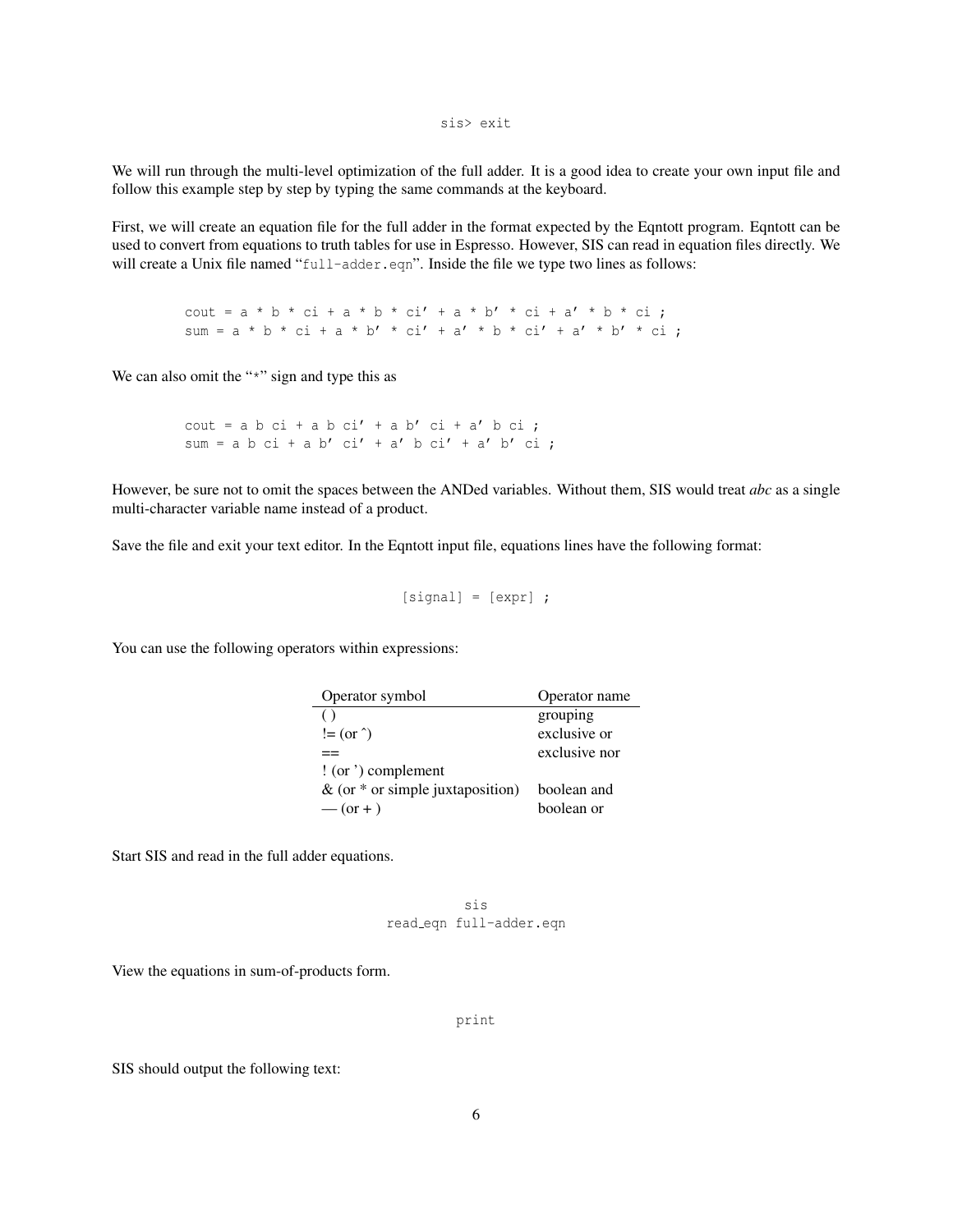${cout}$  = a b ci + a b ci' + a b' ci + a' b ci  $\{\text{sum}\} = a b c i + a b' c i' + a' b c i' + a' b' c i$ 

Note that *cout* and *sum* are in curly brackets: these have been identified by SIS as output nodes, and are treated in a special way. View the equations in a factored form.

print factor

 ${cout}$  = a b' ci + b (ci (a' + a) + a ci')  $\{sum\} = ci$  (a' b' + a b) + ci' (a b' + a' b)

This is a direct reflection of how SIS is representing the current Boolean network internally.

We are now ready to instruct SIS to decompose *co* and *sum* into a collection of simpler functions.

```
decomp *
print factor
```
 $\{ \text{cout} \} = a b c i' + c i [2]$  $\{sum\} = ci [4]' + ci' [4]$  $[2] = b [3] + a b'$  $[3] = a' + a$  $[4] = a b' + a' b$ 

Three new functions have been introduced and are represented at nodes [2], [3], and [4]. You may get slightly different forms depending on your ordering of inputs, however, the result should be functionally equivalent and efficient.

Now that the function is broken down into reusable sub-functions, we need to simplify the sub-functions. One of the strengths of SIS is that it contains Espresso's optimization algorithms within itself. Invoke Espresso on all the nodes of current network

```
full simplify -m nocomp *
      print factor
```
SIS should produce the following output

```
\{ \text{cout} \} = \text{ci} \quad [2] + \text{a b}{sum} = ci [4]' + ci' [4][2] = [4][3] = -0-[4] = a b' + a' b
```
Each of the sub-functions is simplified. However, [3] is now just 0, and [2] is redundant. Don't worry about the fact that one would expect [3] to be 1 because it was  $\bar{a} + a$  before simplification. It isn't used by other nodes as input after simplification so its value is irrelevant.

Get rid of these useless sub-functions.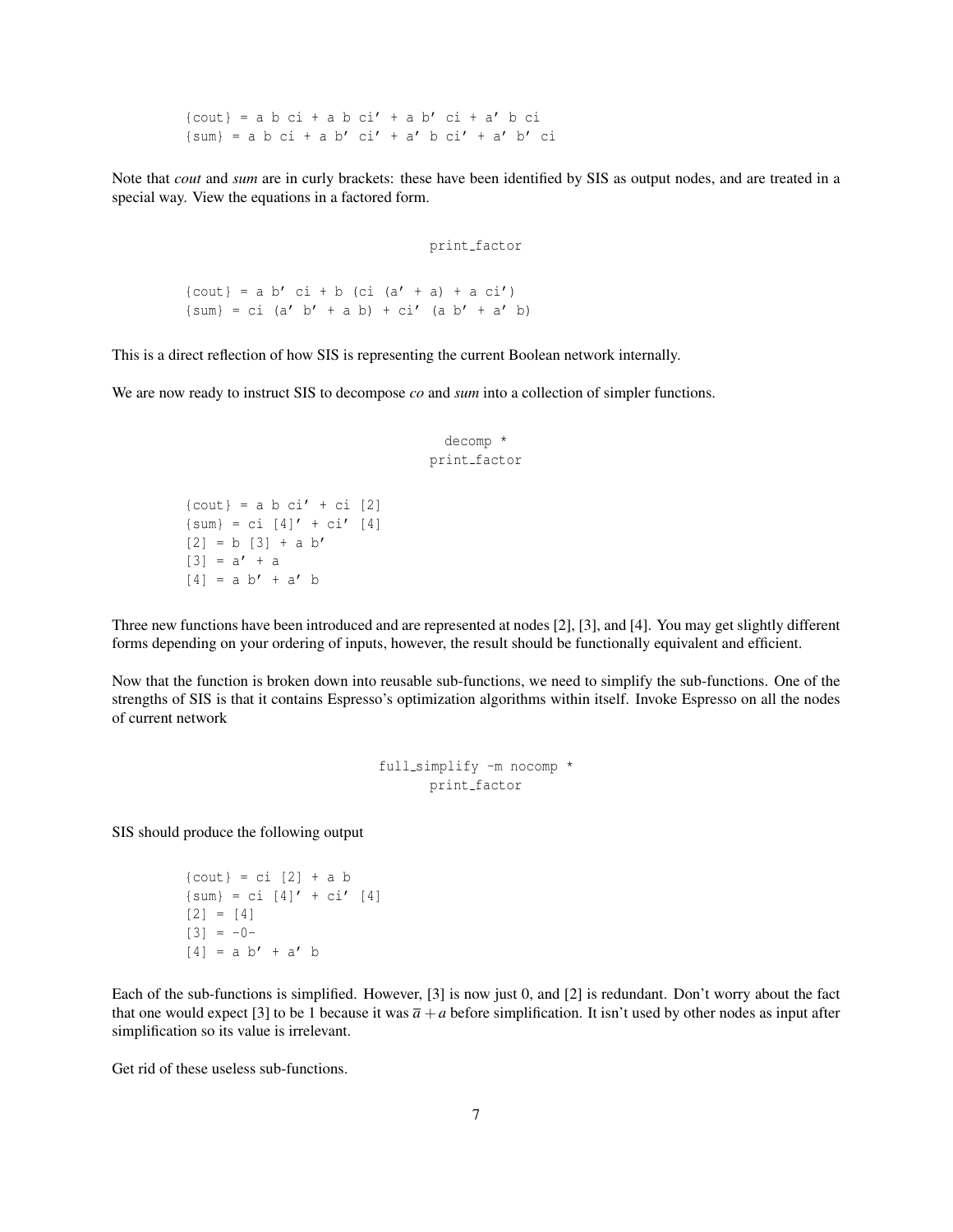#### sweep print\_factor

 $\{ \text{cout} \} = \text{ci} \ [4] + \text{a} \ b$  ${sum} = ci [4]' + ci' [4]$  $[4] = a b' + a' b$ 

Now we have a decomposed form, in which each of the nodes has been simplified and redundant nodes have been removed.

It is time to map the functions to gates. Technology mapping takes a set of (usually minimized) logic expressions and implements them in a particular technology, i.e., a particular set of gates. Let's map the full adder to a gate library from Mississippi State University. It includes various simple gates. Each gate is identified by a number (used by SIS), a name, and a brief functional description. In addition to NAND and NOR gates, the library also contains XOR, XNOR, AOI, and OAI gates. An AOI is an and-or-invert gate. An OAI is an or-and-invert gate. The diagrams for the functionality of these gates, as well as acceptable symbols, are given below.



Read in the library and map the functions to the gates within it.

```
read library msu.genlib
         map
     print factor
```
You can ignore the warnings "map" produces.

 $[348]$ 

```
[348] = a b' + a' b{cout} = [348] ci + a b
[345] = ci'[364] = [348]'\{\text{sum}\} = [345]' [348]' + [364]' ci'
```
It was necessary to add some nodes (gates) to implement them in terms of the gates in the library. Let's see which gate was used for each node.

| $2310:$ physical | 40.00 |  |
|------------------|-------|--|
| 1970:physical    | 56.00 |  |
| $1310$ chysical  | 16.00 |  |

| $\{ \text{cout} \}$ | 1970:physical  | 56.00 |
|---------------------|----------------|-------|
| [345]               | 1310: physical | 16.00 |
| [364]               | 1310: physical | 16.00 |
| $\{sum\}$           | 1860:physical  | 40.00 |
|                     |                |       |

```
print_gate
```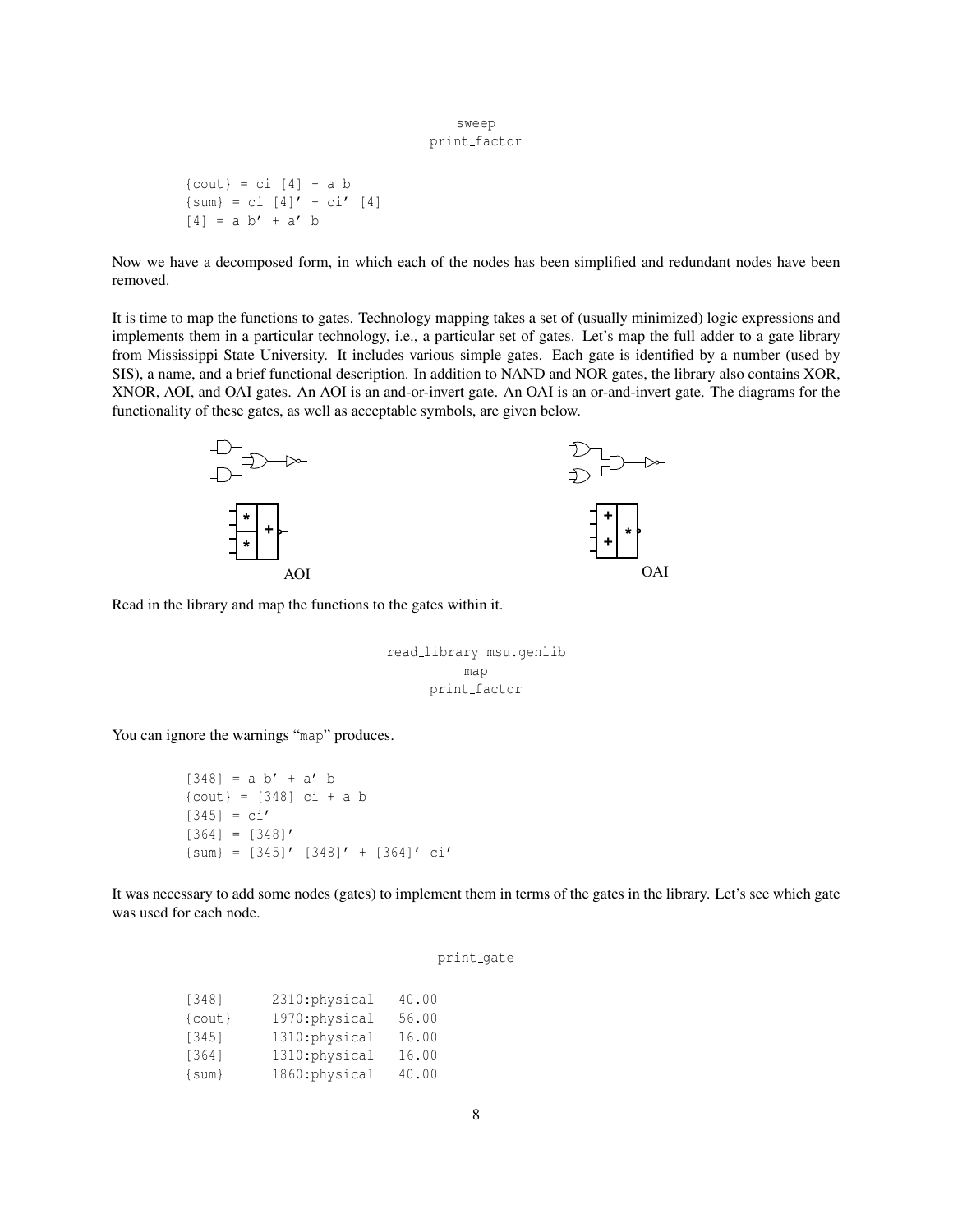This commands prints out the gates used in deriving each of the non-leaf (non-literal) nodes of the networks. The first column gives the node names, the second column gives the gate type identification numbers, and the third column contains the area of the gates.

Get an area summary

print\_gate -s

1310:physical : 2 (area=16.00) 1860:physical : 1 (area=40.00) 1970:physical : 1 (area=56.00) 2310:physical : 1 (area=40.00) Total: 5 gates, 168.00 area

Find out what the delay is for *cout* and *sum*, using the library model

```
print delay -a cout sum
```
{sum} : arrival=( 4.40 4.40) {cout} : arrival=( 3.20 3.20)

The outputs will be ready 4.4 ns and 3.2 ns after an input change occurs.

Determine the power consumption using a general delay model from the MSU library.

power estimate -d GENERAL

Combinational power estimation, with General delay model. Network: full-adder.eqn, Power = 63.4 uW assuming 20 MHz clock and Vdd = 5V

Let's review what we did.

```
read_eqn full-adder.eqn
print
print_factor
decomp *
print_factor
full_simplify -m nocomp *
print_factor
sweep
print_factor
read_library msu.genlib
map
print
print_gate
print_gate -s
print_delay -a cout sum
power_estimate -d GENERAL
```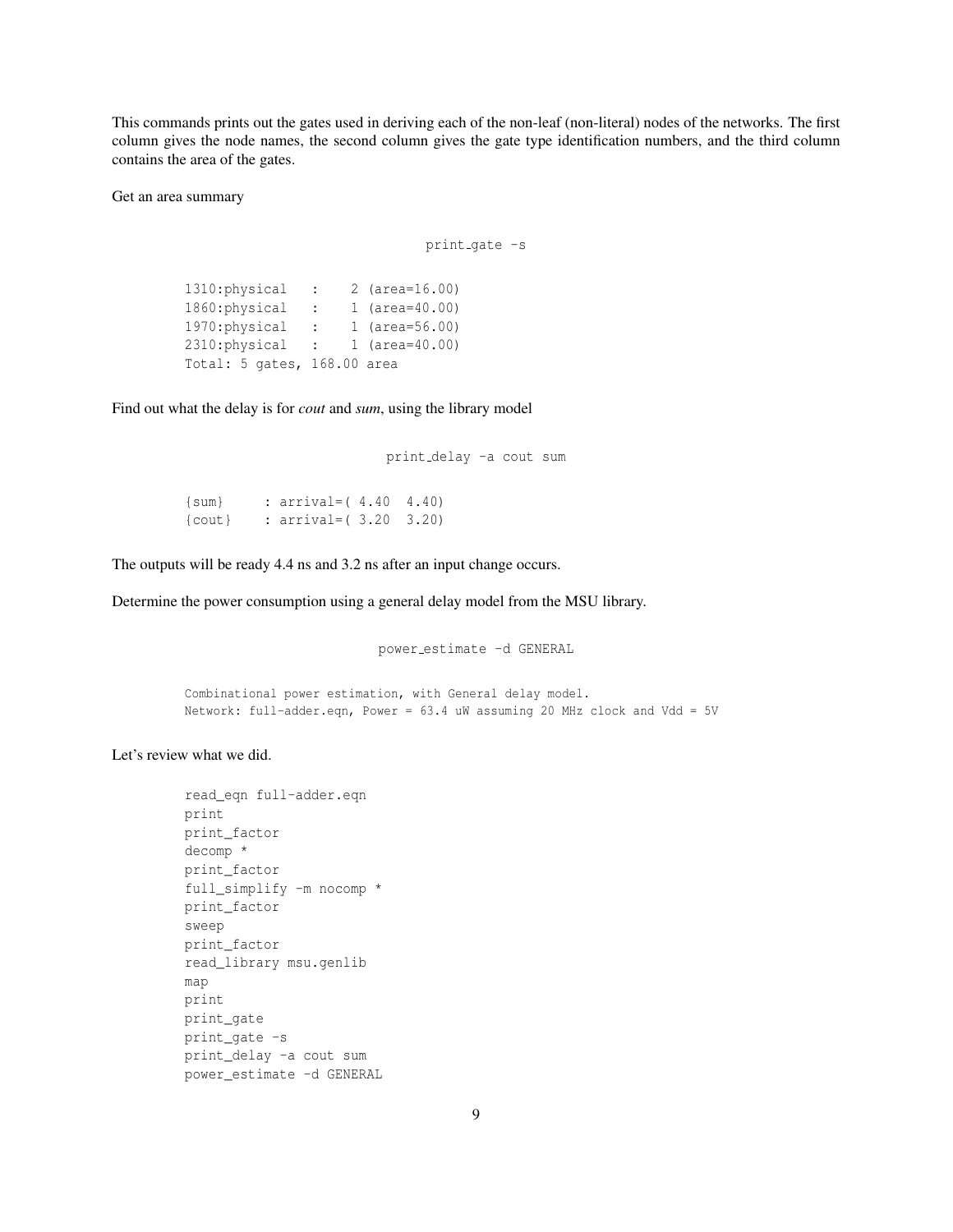Reload the full adder, and map it to the MSU library *without* first decomposing or simplifying the expression. Get a gate area summary, output delay information, and a power estimation again. What happened?

Reload the full adder again. Simplify and sweep it without first decomposing it. Then map it to the library and check the gate area, output delay, and power consumption. What happened? How does this compare to the decomposed and simplified case? Howe does it compare to the totally unoptimized case? Is this what you would expect?

Start a new shell and view the MSU library file.

less /vol/cad/sis-1.2/sis/sis lib/msu.genlib

You can lookup a gate's function by gate type identification number. For example, gate 1860 is a OAI (or-and-invert) gate. Between "print", "print gate", and the library file, you have all the information to draw diagrams for the three implementations of the full adder you used SIS to produce. If you don't know how to draw a particular gate, take a look at Mano and Kime. See Chapter 3 for a number of examples. You can lookup a single gate by typing

grep [gate number] /vol/cad/sis-1.2/sis/sis lib/msu.genlib

For a more automated solution, take a look at the "/vol/ece303/bin/lookup-gate.perl" script. If you put the output of the "print\_gate" command into a file called "gate\_use" and run this command

lookup-gate.perl /vol/cad/sis-1.2/sis/sis lib/msu.genlib gate use

It will tell you the type of gate used for each node in your circuit.

Verify that these implementations implement the full adder correctly.

Reload the full adder and automatically apply a MSU-oriented automatic optimization and mapping script that comes with MIS.

source script.msu

See what impact this had on area, delay, and power consumption.

End the SIS session

quit

### 4 The two-bit binary adder

Use what you have learned to map the two-bit adder described in Section [2](#page-0-0) to the MSU library. The implementation should be reasonably efficient in terms of area, delay, and power consumption. You can use additional commands available within SIS. However, keep track of the commands use. It will be useful to use an external script and the "source" command if your list of commands is complicated.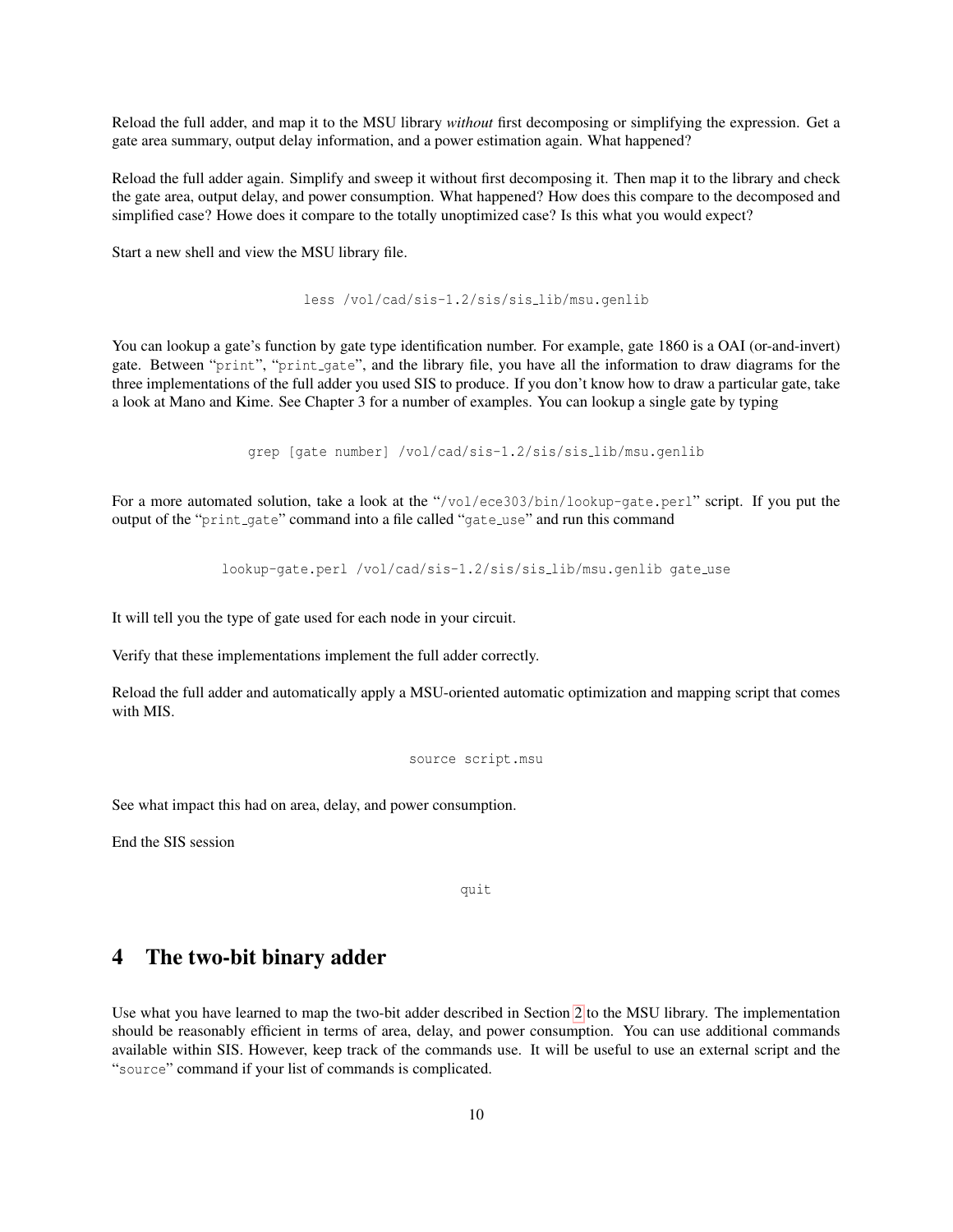### <span id="page-10-0"></span>5 Deliverables

- 1. The equations you produced for the two-bit adder using K-maps
- 2. The equations produced by Espresso for the two-bit adder
- 3. A sentence or two of explanation
- 4. The equations you produced for the priority encoder using K-maps
- 5. The equations produced by Espresso for the priority encoder
- 6. A sentence or two of explanation
- 7. SIS gate area, output delay, power consumption, equations, and circuit diagrams for
	- (a) Decomposed and node-simplified full adder
	- (b) Unsimplified full adder
	- (c) Node-simplified full adder
	- (d) Script-based minimization of full adder
	- (e) Your high-efficiency two-bit adder
- 8. A list of commands used to simplify and map the two-bit adder
- 9. A paragraph or two describing your observations about Espresso, SIS, and anything interesting you encountered while doing the lab

# A Viewing and editing text files with Unix

You can view text files with the "less" command. To get more information about less, type

```
man less
```
There are many text editors available in Unix. Emacs is a big, complicated, and extremely powerful editor tailored to programmers. Vi is small, a little bit cryptic, and also quite powerful. Pico is a small, simple, and easy to learn editor with limited capabilities. If you are going to program a lot in the future, it is probably worth learning emacs or vi. You can get more information about these editors by typing one of the following commands on an ECE Solaris machine:

```
info emacs
 man vi
man pico
```
You can also see find FAQs on the web using a search engine, e.g., Google.